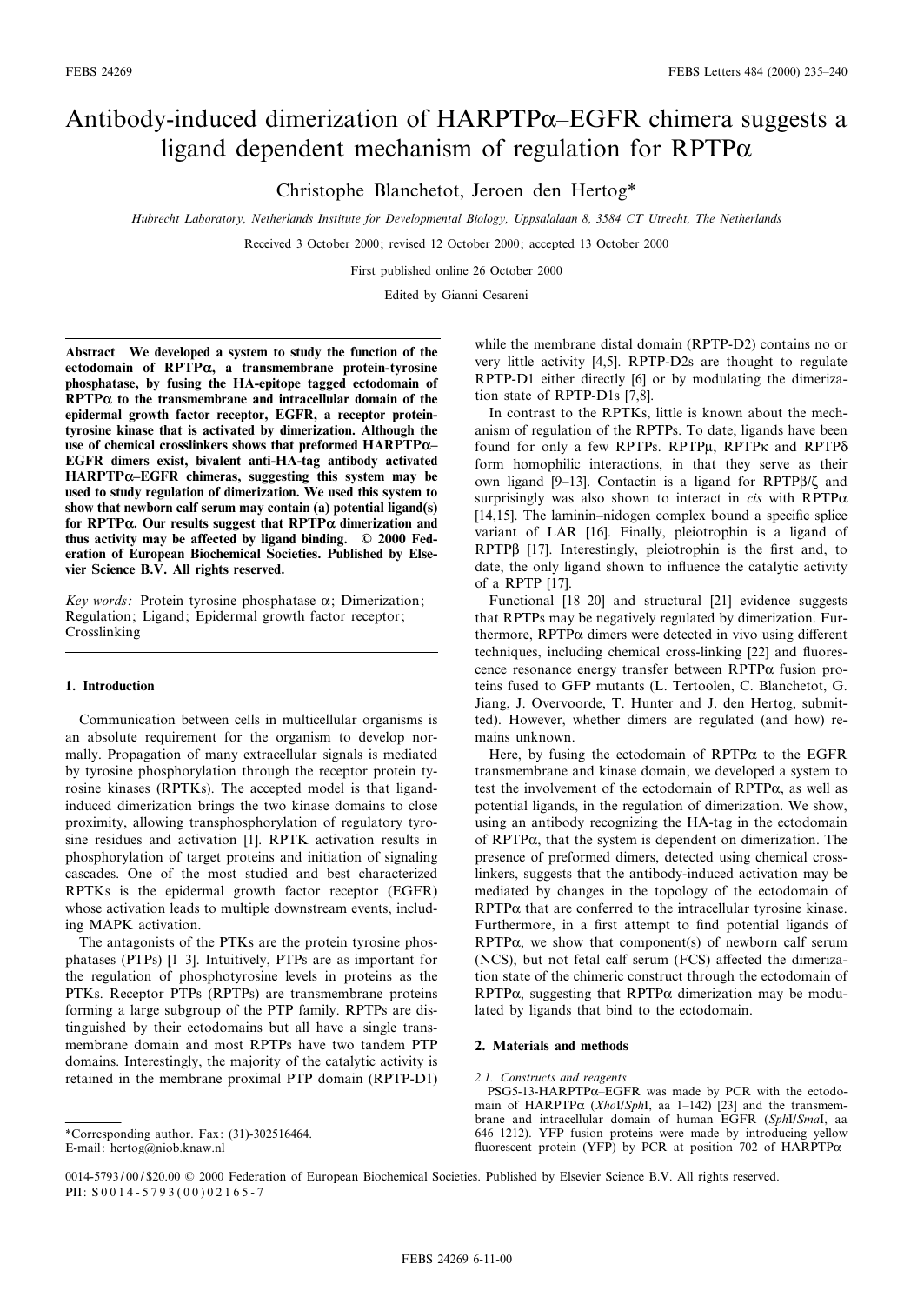EGFR or at position 200 of HARPTP $\alpha$ . Anti-phosphotyrosine antibodies (PY20), goat anti-mouse (GAM), GAM-HRP, and goat antirabbit-HRP were from Transduction Laboratories, anti-Mapk antibody were from SantaCruz. Rabbit anti-EGFR antibodies (281-7) were a gift from B. Defize. 12CA5 was purified and concentrated to an estimated final concentration of 1 mg/ml. A final concentration of approximately 1 µg/ml was used for 12CA5 stimulation. 12CA5-Fab fragments were made from 12CA5 antibody using the Immunopure Fab kit (Pierce). Concanavalin A was from Sigma.

#### 2.2. Cell cultures and transfections

293 cells were routinely grown in DF medium supplemented with 7.5% FCS. Cells were transfected using the standard calcium-phosphate method [23]. Brie£y, 10-cm dishes were transfected with a total of 20 Wg of DNA. The next day, the medium was refreshed, and left another 16 h before harvesting. In the case of 12CA5 stimulation, the cells were serum-starved overnight. For serum stimulation, the cells were left overnight in medium containing 7.5% FCS to maintain relatively high basal tyrosine phosphorylation, allowing detection of stimulus-induced changes. Similar results were found after serum starvation, although low basal phosphorylation of  $RPTP\alpha$ –EGFR made it difficult to see the effect of NCS (data not shown).

## 2.3. Immunoprecipitation and Western blotting

Sub-confluent transfected cells were stimulated as indicated, washed twice with ice cold PBS, and lysed with cell lysis buffer CLB (50 mM HEPES 7.4, 150 mM NaCl, 1 mM MgCl<sub>2</sub>, 10% glycerol, 1% Triton X-100, 1 mM Vanadate and protease inhibitors [23]) for 20 min on ice, harvested and centrifuged at  $14000 \times g$  for 15 min to remove the insoluble fraction. 12CA5 or anti-EGFR antibodies were added to the supernatant for 2 h. The beads were carefully washed  $4\times$  with HNTG buffer (20 mM HEPES pH 7.4, 150 mM NaCl, 0.1% Triton X-100,  $10\%$  glycerol), mixed with Laemmli sample buffer and loaded on a 7.5% SDS-PAGE gel. The proteins were transferred to PVDF membrane using a semi-dry transfer system. After Coomassie staining, the membrane was blocked for 1 h with 5% milk in TBST (50 mM Tris pH 8.0, 150 mM NaCl,  $0.05\%$  Tween-20), incubated with the first antibody for 1.5 h, washed  $4\times$  with TBS-Tween, incubated with secondary antibody for 1 h, washed  $4 \times$  with TBST, and developed using enhanced chemiluminescence (ECL).

#### 2.4. Crosslinking

Transfected cells were washed twice with ice cold PBS and left 30 min on ice with PBS containing 1 mg/ml of  $BS<sup>3</sup>$  (Sigma). After incubation, cells were carefully washed  $3\times$  with PBS and lysed in a Tris-based CLB for 20 min on ice. After harvesting, insoluble particles were spun down, protein concentration was measured before loading equal amounts on gel.

## 3. Results and discussion

We wanted to develop a system to study the role of the ectodomain of  $RPTP\alpha$  and the effect of potential ligands. To this end, we made fusion proteins with the HA-tagged ectodomain of  $RPTP\alpha$  fused to the transmembrane and intracellular domain of the human EGF receptor (EGFR),  $HARPTP\alpha$ -EGFR (Fig. 1A). EGFR is well known to be activated by dimerization (Fig. 1A). Binding of EGF to the ectodomain of EGFR, leads to the stabilization of dimers. After ligand binding, EGFR is activated by transphosphorylation (Fig. 1A). Since  $RPTP\alpha$  may be regulated by dimerization, EGFR seemed to be a good choice to fuse to  $RPTP\alpha$ .

## 3.1. Constitutive dimerization of  $HARPTP\alpha$ -EGFR chimeras mediated by the transmembrane domain

To test the dimeric state of the fusion protein, we used the chemical crosslinker  $BS^3$ . Since  $BS^3$  does not cross the plasma membrane, only complexes that interact extracellularly are detected. A band at the expected size for a dimer was detected in cells transfected with  $HARPTP\alpha$ -EGFR after crosslinking



Fig. 1. Model of dimerization-induced transphosphorylation of the EGFR and chimeric constructs. A: Model for dimerization of the EGFR by EGF (left) and model of 12CA5-induced dimerization of the HARPTP $\alpha$ -EGFR chimera (right). KD: kinase domain. B: Deletion constructs used for the crosslinking experiments (see Section 2).

(Fig. 2A), suggesting the presence of in vivo dimers. To test which part of the protein was involved in dimerization, we made a panel of deletion mutants. The high molecular weight of  $HARPTP\alpha$ -EGFR made the detection of dimer difficult. Therefore, we replaced the large intracellular domain of  $HARPTP\alpha$ -EGFR by YFP in order to detect the protein and dimers more easily (Fig. 1B). Dimers were efficiently detected when a large part of the intracellular domain of the EGFR was replaced by YFP (HA $\alpha$ ED–EGFR $\Delta$ 702YFP, Fig. 2B). Dimers were also detected when a large part of the ectodomain of RPTP $\alpha$  was further deleted (HA $\alpha\Delta ED$ -EGFR- $\triangle$ 702YFP), suggesting that the transmembrane domain of the EGFR mediated dimerization in vivo (Fig. 2B). The equivalent constructs of RPTP $\alpha$  (HA $\alpha$ ED $\Delta$ 200YFP and HA $\alpha$  $\triangle EDA200YFP$ ) also formed dimers (Fig. 2B) [24]. It is difficult to compare the differences in band intensity for the dimers since the crosslinking efficiency will depend on the orientation and accessibility of tertiary amine-containing amino acids. Furthermore, technical reasons may be responsible for the difference, since in our hand higher complexes were always weakly detected, presumably due to poor blotting (data not shown). A similar approach has been used successfully to study the role of the different domains in  $RPTP\alpha$  dimerization [22] and our results are consistent with reports showing that the transmembrane domain of  $RPTP\alpha$  and of EGFR form stable dimers in vivo [22,24]. In conclusion, our results indicate that the HARPTP $\alpha$ -EGFR chimera formed dimers to some extent.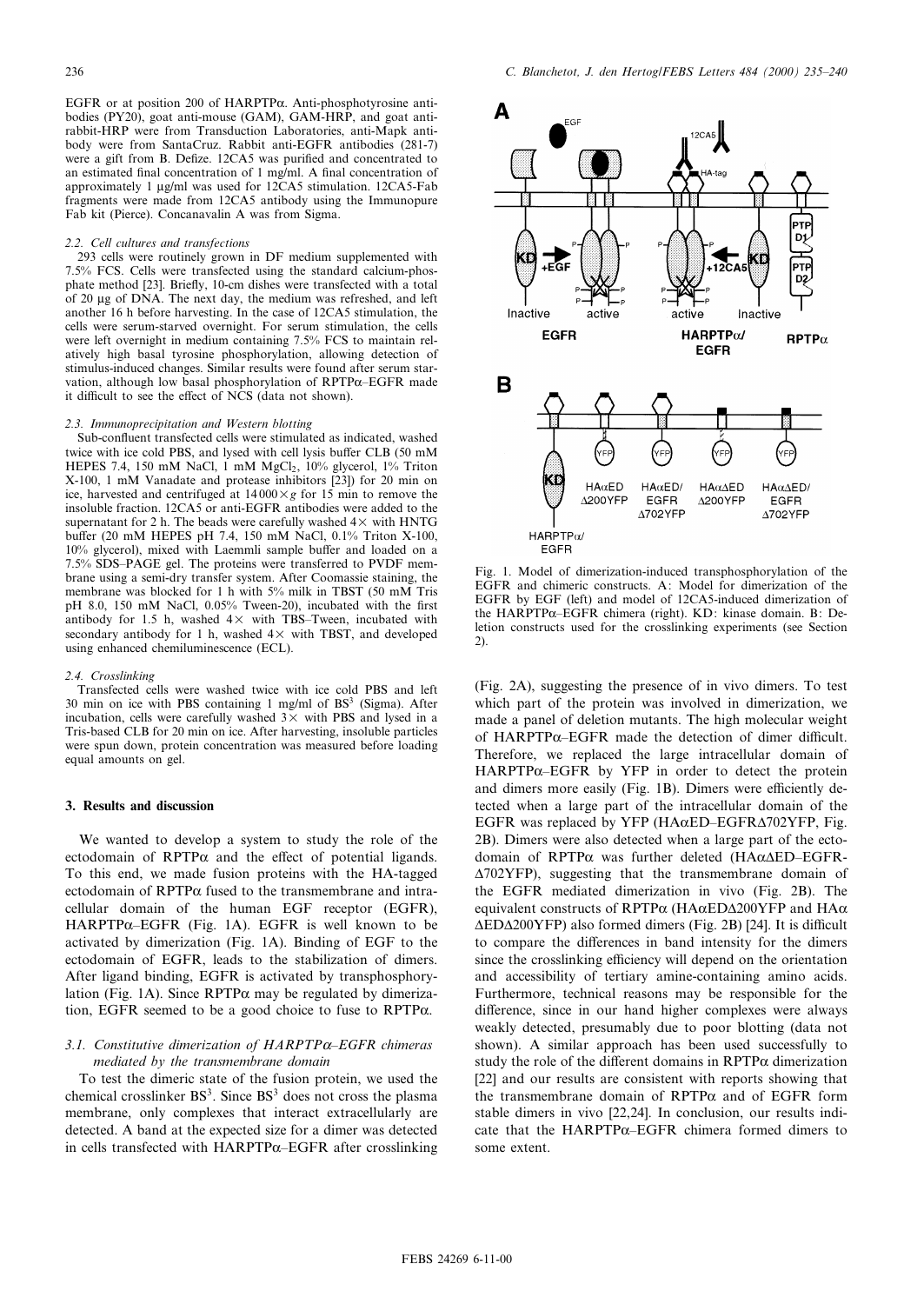

Fig. 2. Constitutive HARPTP $\alpha$ -EGFR dimers. A: 293 cells were transiently transfected with HARPTP $\alpha$ -EGFR, and crosslinked with BS<sup>3</sup> (+) (see Section 2) or left in PBS (-). Equal amounts of proteins were resolved on SDS-PAGE and probed with 12CA5 antibody. B: 293 cells transiently transfected with the indicated constructs with the ectodomain of RPTP $\alpha$  ( $\alpha$ ED) or without ( $\alpha$  $\Delta$ ED) were crosslinked using BS<sup>3</sup> (+) or not (-). Equal amounts of proteins were resolved on SDS-PAGE and probed with 12CA5 antibody. The monomers are indicated on the right as `m' and `M' with the corresponding dimers indicated as `d' and `D' respectively. Molecular weight markers are indicated on the left.

# 3.2. Activation of HARPTP $\alpha$ -EGFR chimeras by 12CA5 is dependent on the bivalence of the antibody

We investigated if  $HARPTP\alpha$ -EGFR was activated by ligands. We postulated that the HA-tag in the ectodomain of  $RPTP\alpha$  could be used to induce dimers by addition of bivalent 12CA5 anti-HA-tag antibody, thus simulating a potential ligand by forming a bridge between two chimeras (Fig. 1A). Indeed, 12CA5 antibody induced activation of the  $HARPTP\alpha$ -EGFR chimeras as detected by tyrosine-phosphorylation of the receptor (Fig.  $3A$ ). The same effect was found in transiently transfected 293 cells as in stable NIH-3T3 cell lines, expressing different levels of fusion proteins, although basal levels of tyrosine phosphorylation varied from experiment to experiment (data not shown). The effect was specific since the same 12CA5 antibody had no effect on EGFR (Fig. 3B) and untagged chimera (RPTP $\alpha$ /EGFR, Fig. 5C and data not shown) and was sustained for at least 1 h (Fig. 3C). Furthermore, addition of the 12CA5 antibody led to MAPK activation (Fig. 3C), indicating functional activation of HARPTP $\alpha$ -EGFR. In conclusion, we show that  $HARPTP\alpha$ -EGFR can be activated by an antibody recognizing the HA-tag in the ectodomain of the fusion protein.

We further investigated if the activation was due to dimerization or to aggregation. We made use of Fab fragments from the 12CA5 antibody. Fab fragments are monovalent, but are still able to bind to the HA epitope, although may be less efficiently. 12CA5-Fab fragments by themselves did not induce  $HARPTP\alpha$ -EGFR tyrosine phosphorylation (Fig. 4A). However, preincubation of stably expressing  $HARPTP\alpha$ -EGFR cells with 12CA5-Fab fragments reduced the 12CA5-induced activation in a concentration dependent manner (Fig. 4A). This indicates that the 12CA5-Fab fragments are able to compete with the antibody by binding to the HA-tag of the HARPTP $\alpha$ –EGFR chimeras. Furthermore, although 12CA5-Fab fragments were unable to induce activation, preincubation of the Fab fragments with GAM antibody (restoring bivalence) induced activation of  $HARPTP\alpha$ –EGFR (Fig. 4B). Other agents inducing aggregation of glycoproteins like concanavalin A or wheat germ agglutinin had no effect on the tyrosine phosphorylation of  $HARPTP\alpha$ –EGFR (Fig. 4C) and data not shown). Nevertheless, concanavalin A still induced MAPK activation (Fig. 4C), presumably by activating receptors other than HARPTP $\alpha$ -EGFR, by aggregation. Our results clearly indicate that activation of  $HARPTP\alpha$ -EGFR by 12CA5 is dependent on the bivalence of the antibody, suggesting that HARPTP $\alpha$ -EGFR is regulated by dimerization. The bivalent antibody may not induce dimerization de novo, but instead may induce a change in the relative orientation of the two monomers in preformed dimers. In general, the orientation of two receptors relative to each other within the dimer may affect receptor activity [25]. The best-characterized example is the erythropoietin receptor (EpoR) for which a specific orientation between the two monomers, driven by ligand binding, is required for full activation of downstream events [26]. The same may be applicable to the EGFR and may explain the existence of low and high affinity receptors [27,28]. Furthermore, in the context of  $\mathsf{RPTP}\alpha$ , conformational changes in preformed dimers may be favored in response to ligands because of the intrinsic potential of  $RPTP\alpha$ to dimerize in vivo (Fig. 2B) [22].

The use of antibody to induce dimerization and activation is not new for RPTKs. Many examples exist that used specific antibodies for the ectodomain of the RPTK in question, for instance the EGFR and the EpoR [26,27]. We developed a system that applies the widely used HA-epitope-tag and 12CA5, the specific monoclonal antibody that recognizes the HA-tag. Such a system has a few advantages. First, it does not require the production of receptor specific antibodies [26,27]. Second, it allows specific dimerization of the HAtagged receptor in the presence or absence of endogenous receptor. Finally, it is presumably completely cell type independent. Taken together, the system should allow the study of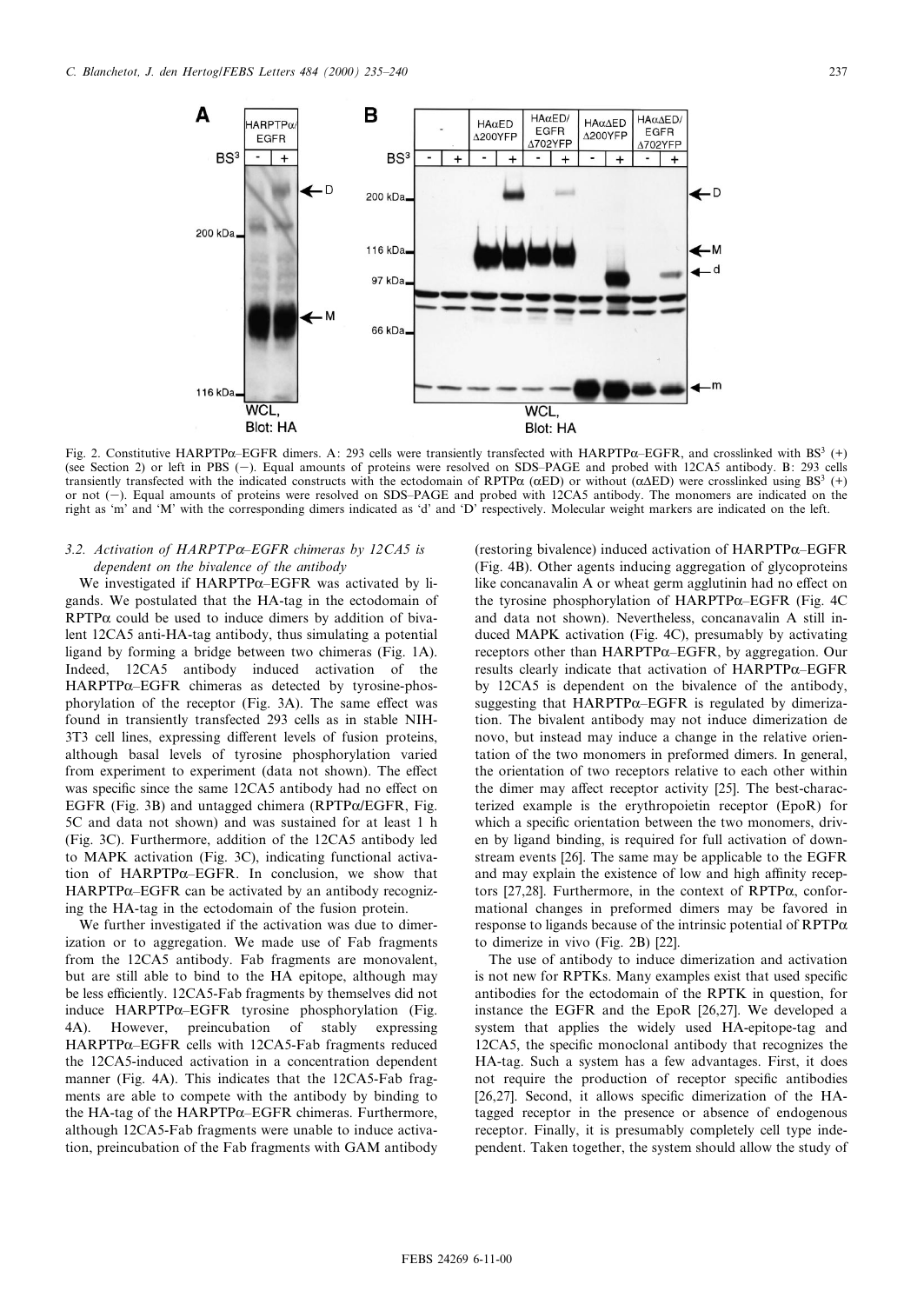any receptor in any cell type. Limitations are that the epitope tag may by itself induce conformational changes in the ectodomain, and may not be optimal for antibody induced dimerization. However, we did not encounter problems with  $RPTP\alpha$ in these respects, but in general, this approach may require receptor specific optimization.

Although 12CA5 binding to  $HARPTP\alpha$ -EGFR brought



Fig. 3. Activation of the HARPTP $\alpha$ -EGFR chimeras by addition of 12CA5 antibody. A: NIH3T3 cells stably expressing HARPTP $\alpha$ -EGFR were serum-starved and stimulated with 12CA5 antibodies ( $\sim$ 1 µg/ml) for 15 or 30 min as indicated. HARPTP $\alpha$ -EGFR was immunoprecipitated using 12CA5 antibody, and probed with PY20 antibody (top panel). After stripping, the same immunoblot was reprobed with 12CA5 antibody (bottom panel). B: NIH3T3 cells stably overexpressing EGFR were stimulated with nothing  $(-)$ , 12CA5 or EGF (50 ng/ml) for 15 min. EGFR was immunoprecipitated with anti-EGFR antibody and analyzed for their phosphotyrosine content with PY20 (top panel). After stripping the same immunoblot was reprobed with anti-EGFR antibody (bottom panel). C: NIH3T3 cells stably expressing HARPTP $\alpha$ -EGFR were stimulated with 12CA5 for the indicated time.  $HARPTP\alpha$ -EGFR was immunoprecipitated with 12CA5 antibody, and probed with PY20 antibody (top panel). Aliquots of the whole cell lysate was probed with anti-Mapk (bottom). Proteins of interest are indicated with an arrow. pMapk is phosphorylated, activated Mapk.

the two kinase domains to close proximity allowing activation, we do not know what the intracellular effect on HARPTP $\alpha$  would be. Addition of the antibody may bring close or pull apart the intracellular PTP domain. Furthermore, it is not known if antibody binding would be sufficient to disrupt or change the configuration of the transmembrane dimer and/or the D1-D1 dimer [20,22]. However, the fact that dimerization of  $RPTP\alpha$  ectodomain can be modulated by ligand binding provides the first evidence that ligand(s) may affect RPTP $\alpha$ .



Fig. 4. HARPTP $\alpha$ -EGFR activation is dependent on the bivalence of the antibody. A: NIH3T3 cells stably expressing HARPTP $\alpha$ -EGFR were serum-starved and preincubated as indicated with nothing (-) or with 12CA5-Fab fragments for 15 min (1 $\times$ ,  $\sim$  0.5 µg/ml and  $10\times$ ,  $\sim$  5 µg/ml) before addition of 12CA5 antibody ( $\sim$  1 µg/ ml) for another 30 min (HA) or not  $(-)$ . After anti EGFR immunoprecipitation, the phosphotyrosine content of HARPTPα-EGFR was tested with PY20 (top panel). The same blot was reprobed with anti-EGFR antibody (bottom panel). B: NIH3T3 cells stably expressing HARPTP $\alpha$ -EGFR were serum-starved and incubated with 12CA5 antibody (12CA5), 12CA5-Fab fragments (Fab), GAM antibody or a mixture of pre-coupled 12CA5-Fab fragments and GAM antibody for 30 min. After anti-EGFR immunoprecipitation, the phosphotyrosine content of  $HARPTP\alpha$ -EGFR was tested with PY20 (top panel). The same blot was reprobed with anti EGFR antibody (bottom panel). C: NIH3T3 cells stably expressing  $HARPTP\alpha$ -EGFR were serum-starved and stimulated with 12CA5 antibodies  $(HA)$  or with Concanavalin A (50  $\mu$ g/ml) for 15 min. After 12CA5 immunoprecipitation, the phosphotyrosine content was tested with PY20 (top panel), and whole cell lysate was probed with anti-Mapk (bottom panel).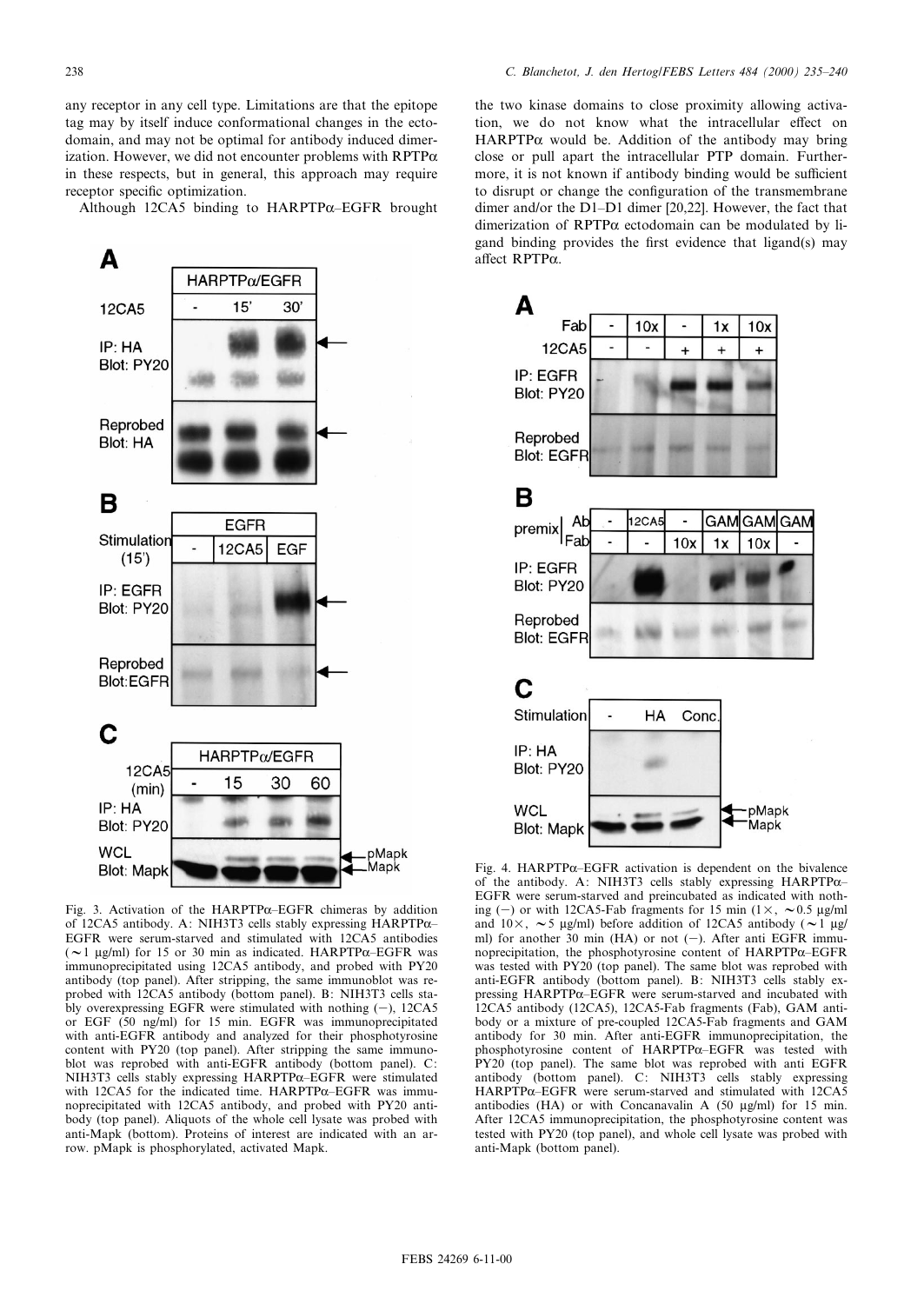

Fig. 5. NCS may contain ligand for  $RPTP\alpha$ . A: NIH3T3 cells stably expressing RPTP $\alpha$ -EGFR (without HA-tag) or EGFR, were stimulated with  $10\%$  NCS (NCS) or not  $(-)$  for 30 min. After EGFR immunoprecipitation, the blot was probed with PY20 (top). The same blot was reprobed after stripping with anti-EGFR antibody (bottom). B: 293 cell transiently expressing RPTP $\alpha$ –EGFR or HARPTP $\alpha$ -EGFR were stimulated with 10% FCS or 10% NCS, and 12CA5 antibody  $(+)$  or not  $(-)$  for 30 min. The anti-EGFR immunoprecipitates were blotted and probed with PY20 (top panel) and reprobed with anti-EGFR antibody (bottom panel). C: 293 cell transiently expressing EGFR were stimulated with 10% NCS, and 50 ng/ml EGF  $(+)$  or not  $(-)$  for 30 min. The anti-EGFR immunoprecipitates were blotted and probed with PY20 (top panel) and reprobed with anti-EGFR antibody (bottom panel).

## 3.3. NCS may contain a ligand for  $RPTP\alpha$

The identification of ligand is crucial to understand the function of a receptor. However, ligand identification can be time consuming and fastidious. Having shown that the dimerization state of the HARPTP $\alpha$ -EGFR could be altered and detected by tyrosine phosphorylation, we used the chimeric construct to test potential ligand for the ectodomain of RPTP $\alpha$ . In a broad attempt to test for ligand(s) of RPTP $\alpha$ , we tested sera, NCS and FCS. Interestingly, effects were detected when NCS was added to the medium. Stimulation of growing cells with NCS led to a small but reproducible decrease in basal level tyrosine phosphorylation of RPTP $\alpha$ -EGFR, but not EGFR (Fig. 5A). Although the NCS-induced decrease in RPTP $\alpha$ -EGFR tyrosine phosphorylation is reproducible, the extent of the decrease is variable (cf. Fig. 5A,B), which is presumably due to the differences in experimental conditions. The same effects were detected in serum-starved cells, although the lower basal tyrosine phosphorylation of the receptor made the effect of NCS difficult to observe (data not shown). In addition, NCS had a negative effect on the 12CA5induced activation of HARPTP $\alpha$ –EGFR (Fig. 5B), suggesting possible competition between the ligand in NCS and the antibody. The effect of NCS was specific for the ectodomain of  $RPTP\alpha$  since NCS did not affect tyrosine phosphorylation of the EGFR in the absence (Fig. 5A) or in the presence of EGF (Fig. 5B) excluding an indirect effect of NCS on the receptor (activation of phosphatases, for example). Interestingly, stimulation with FCS had no effect on tyrosine phosphorylation of HARPTP $\alpha$ -EGFR or RPTP $\alpha$ -EGFR (Fig. 5C, data not shown). These results suggest that (a) component(s) in NCS (but not in FCS) are able to affect the dimerization state of RPTP $\alpha$ –EGFR through binding to the ectodomain of RPTP $\alpha$ , further suggesting that potential ligands for  $RPTP\alpha$  are present in NCS. We do not know if ligand binding induced either monomerization of  $HARPTP\alpha$ –EGFR or stabilization of an inactive dimeric state. Since  $RPTP\alpha$ 's activity may be regulated by dimerization [20], it is tempting to speculate that  $RPTP\alpha$  activity may be regulated by external stimuli that affect its dimerization state and thus activity. Analysis of the effect of NCS on RPTP $\alpha$  activity is hampered by the fact that NCS contains too many factors that have too many direct and indirect effects on the cell (for example, Src, a known substrate of  $RPTP\alpha$  may be regulated independently of RPTP $\alpha$  by specific NCS components [29]). Further purification and identification of the ligand will be required to test the direct effect of this ligand on  $RPTP\alpha$  activity.

Little is known about the regulation of RPTP activity by ligand-induced dimerization. Here, we describe a system that may be used to characterize ligand(s) and/or to study RPTP signaling by 12CA5-induced dimerization. Moreover, it will be interesting to use similar systems to test the effect of potential ligands on dimerization and activity of other RPTPs, e.g. the effect of pleiotrophin on RPTPß dimerization and activation. Recently, Contactin, a GPI-anchored protein was suggested to act as a ligand for  $RPTP\alpha$  [15]. Contactin was shown to bind to  $RPTP\alpha$  in *cis*, excluding Contactin as being the ligand in the NCS. It will be interesting to see the effect of Contactin on HARPTP $\alpha$ -EGFR dimerization.

In conclusion, using an antibody dependent dimerization system, we show that the ectodomain of  $RPTP\alpha$  can mediate ligand binding, leading to intracellular signaling. Furthermore, we show that NCS contains endogenous ligand(s) for  $RPTP\alpha$ , suggesting that  $RPTP\alpha$  dimerization and thus activity may be regulated by extracellular signals.

Acknowledgements: We thank Bas Defize for anti-EGFR antibody (281-7), John Overvoorde for his technical assistance, Dr. Arjan Buist and Jaap van Hellemond for helpful discussions.

# References

- [1] Hunter, T. (1995) Cell 80, 225-236.
- [2] Neel, B.G. and Tonks, N.K. (1997) Curr. Opin. Cell Biol. 9, 193-204.
- [3] den Hertog, J. (1999) Mech. Dev. 85, 3-14.
- [4] Wang, Y. and Pallen, C.J. (1991) EMBO J. 10, 3231-3237.
- [5] Buist, A., Zhang, Y.L. and Keng, Y.F. (1999) Biochemistry 38, 914-922.
- [6] Wallace, M.J., Fladd, C., Batt, J. and Rotin, D. (1998) Mol. Cell. Biol. 18, 2608-2616.
- Blanchetot, C. and den Hertog, J. (2000) J. Biol. Chem. 275, 12446^12452.
- [8] Felberg, J. and Johnson, P. (1998) J. Biol. Chem. 273, 17839-17845.
- [9] Brady-Kalnay, S.M. and Tonks, N.K. (1995) Curr. Opin. Cell Biol. 7, 650-657.
- [10] Burden-Gulley, S.M. and Brady-Kalnay, S.M. (1999) J. Cell Biol. 144, 1323^1336.
- [11] Gebbink, M.F., Zondag, G.C. and Wubbolts, R.W. (1993) J. Biol. Chem. 268, 16101^16104.
- [12] Wang, J. and Bixby, J.L. (1999) Mol. Cell. Neurosci. 14, 370-384.